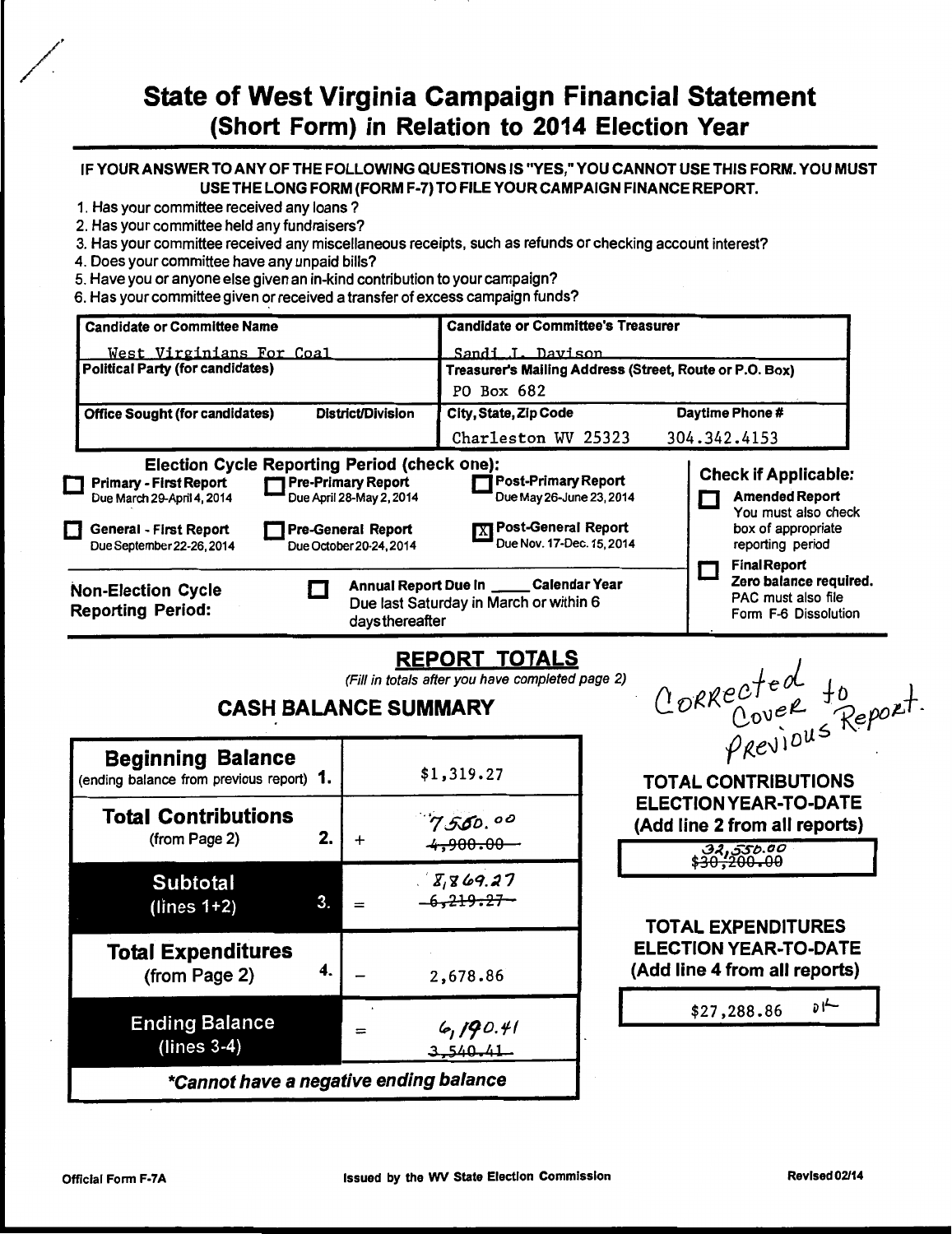| Page 2 | <b>CONTRIBUTORS OF:</b> |        |                 |                        |        |
|--------|-------------------------|--------|-----------------|------------------------|--------|
|        | \$250 or Less           |        | More than \$250 |                        |        |
| Date   | Full Name               | Amount | <b>Date</b>     |                        | Amount |
|        |                         |        |                 | Full Name:<br>Address: |        |
|        |                         |        |                 | $A = 1$                |        |

|             |         | Total Contributione: .                                                                                         |                 |
|-------------|---------|----------------------------------------------------------------------------------------------------------------|-----------------|
|             | 2650.00 | Contributor's job: (Individual)<br>Where contributor works: (Individual)<br>Affiliation: (Political committee) |                 |
|             |         | Full Name:<br>Address:                                                                                         |                 |
|             |         | Contributor's job: (Individual)<br>Where contributor works: (Individual)<br>Affiliation: (Political committee) |                 |
|             |         | Full Name:<br>Address:                                                                                         |                 |
| See AHached |         | Contributor's job: (Individual)<br>Where contributor works: (Individual)<br>Affiliation: (Political committee) | See<br>Atlached |
|             |         | Full Name:<br>Address:                                                                                         |                 |
|             |         | Contributor's job: (Individual)<br>Where contributor works: (Individual)<br>Affiliation: (Political committee) |                 |
|             |         | FullName:<br>Address:                                                                                          |                 |

Check if additional pages<br>have been atached.

Fotal Contributions:  $\frac{4}{3.550}$ .

#### ITEMIZED EXPENDITURES {Itemize 3rd party expenditures/reimbursements)

| Date | Full name, residence address (if person); business address (if firm) | Purpose                      | Amount |
|------|----------------------------------------------------------------------|------------------------------|--------|
|      |                                                                      |                              |        |
|      |                                                                      |                              |        |
|      | See Attached                                                         |                              |        |
|      |                                                                      |                              |        |
|      |                                                                      |                              |        |
|      | <b>MAKE AS MANY COPIES</b><br>OF THIS PAGE AS YOU NEED.              | Total Expenditures: 2,678.86 |        |

#### OATH OR AFFIRMATION

1, *SANDI* J. *DAVISON* swear or affirm that the attached statement is true and correct, to the best of my knowledge, of all financial transactions occurring within the period covered by this statement, as required by West Virginia Code §3-8-5a.

Date  $\frac{\pi}{20!}$ .  $\frac{\pi}{20}$  . 20  $\frac{14}{2}$ .

Signature of Candidate, Agent, or Treasurer

| <b>Office Use Only</b> |
|------------------------|
|                        |
|                        |
| ٠                      |
| Received By:           |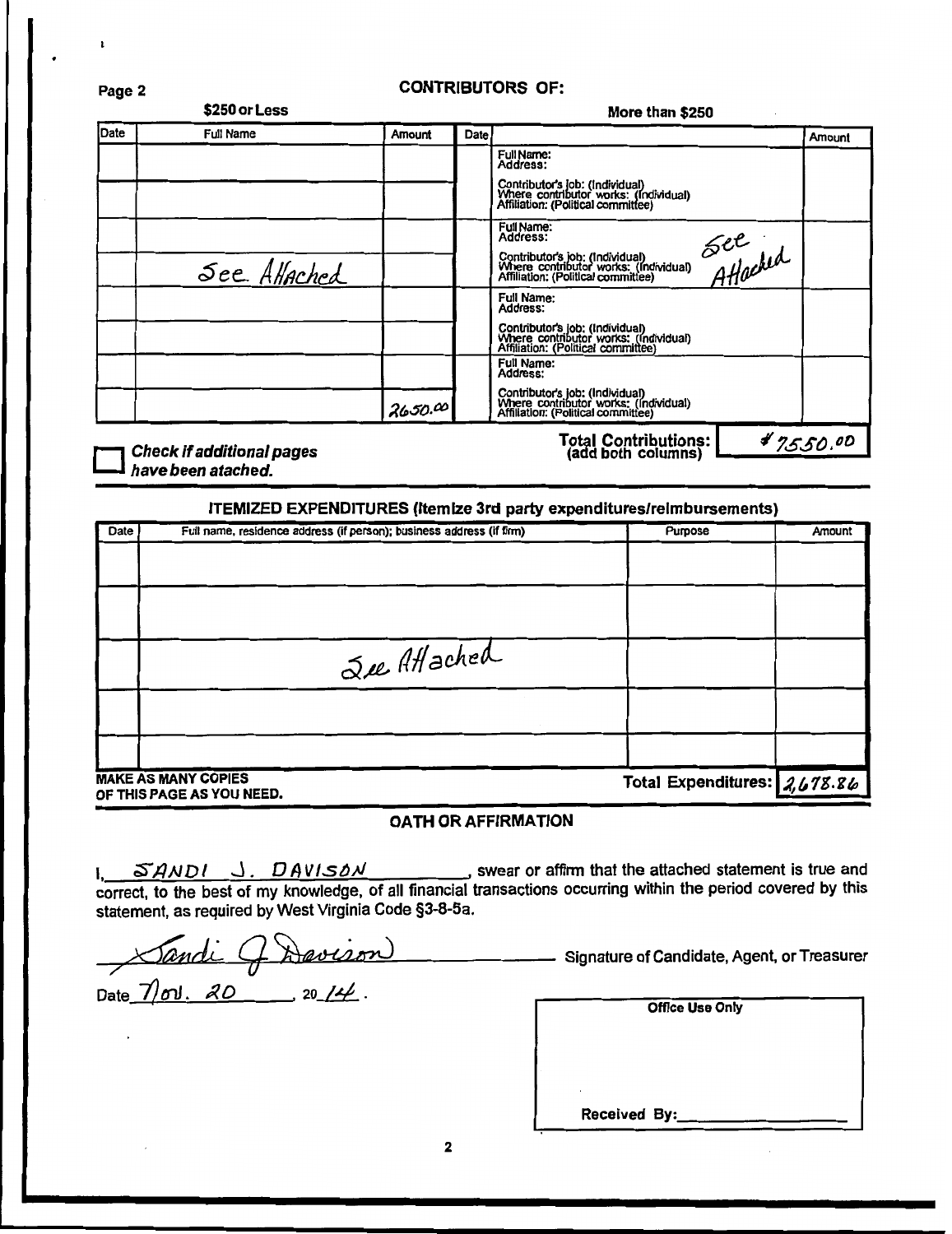# West Virginians for Coal Post-General Report

### CONTRIBUTIONS OF

\$250 or Less

 $\pmb{\mathsf{i}}$ 

| <b>DATE</b>  | <b>FULL NAME</b>         | <b>AMOUNT</b> |            |
|--------------|--------------------------|---------------|------------|
| 10/20/14     | Michael D. Foster        | \$100.00      |            |
| 10/20/14     | Robert G. McLusky        | \$250.00      |            |
| 10/20/14     | Louis S. Southworth      | \$100.00      |            |
| 10/20/14     | Albert F. Sebok          | \$200.00      |            |
| 10/21/14     | <b>Chris R. Hamilton</b> | \$250.00      |            |
| 10/28/14     | Joseph C. Supcoe         | \$250.00      |            |
| 11/3/14      | Cheryl L. Schubel        | \$250.00      |            |
| 11/3/14      | Michael J. Jenkins       | \$250.00      |            |
| 11/3/14      | Paul A. Bastin, Ill      | \$250.00      |            |
| 11/3/14      | Michael W. Smith         | \$250.00      |            |
| 11/3/14      | Bobby E. Hypes, Jr.      | \$250.00      |            |
| 11/3/14      | M. Patrick McCune        | \$250.00      |            |
| <b>TOTAL</b> |                          |               | \$2,650.00 |

More than \$250

| <b>DATE</b> | <b>FULL NAME, ADDRESS</b>                                                                                                                             | <b>AMOUNT</b> |
|-------------|-------------------------------------------------------------------------------------------------------------------------------------------------------|---------------|
| 11/3/14     | Paul Laskody, Jr., 229 Poplar Drive, Morgantown, WV 26505<br>Contributors Job: WV Manager<br>Where Contributor Works: Dyno Nobel                      | \$1000.00     |
| 11/3/14     | Courtland J. Helbig, 329 Greystone Dr., Morgantown, WV 26508<br>Contributors Job: President<br>Where Contributor Works: GMS Mine Repair & Maintenance | \$1000.00     |
| 11/3/14     | John Rodney Poland, 3001 Fox Lane, Morgantown, WV 26508<br><b>Contributors Job: Manager</b><br>Where Contributor Works: CONSOL Energy                 | \$1000.00     |
| 11/3/14     | James L. Laurita, Jr., 2367 Grafton Road, Morgantown, WV 26508<br>Contributors Job: President<br>Where Contributor Works: LP Mineral, LLC             | \$1000.00     |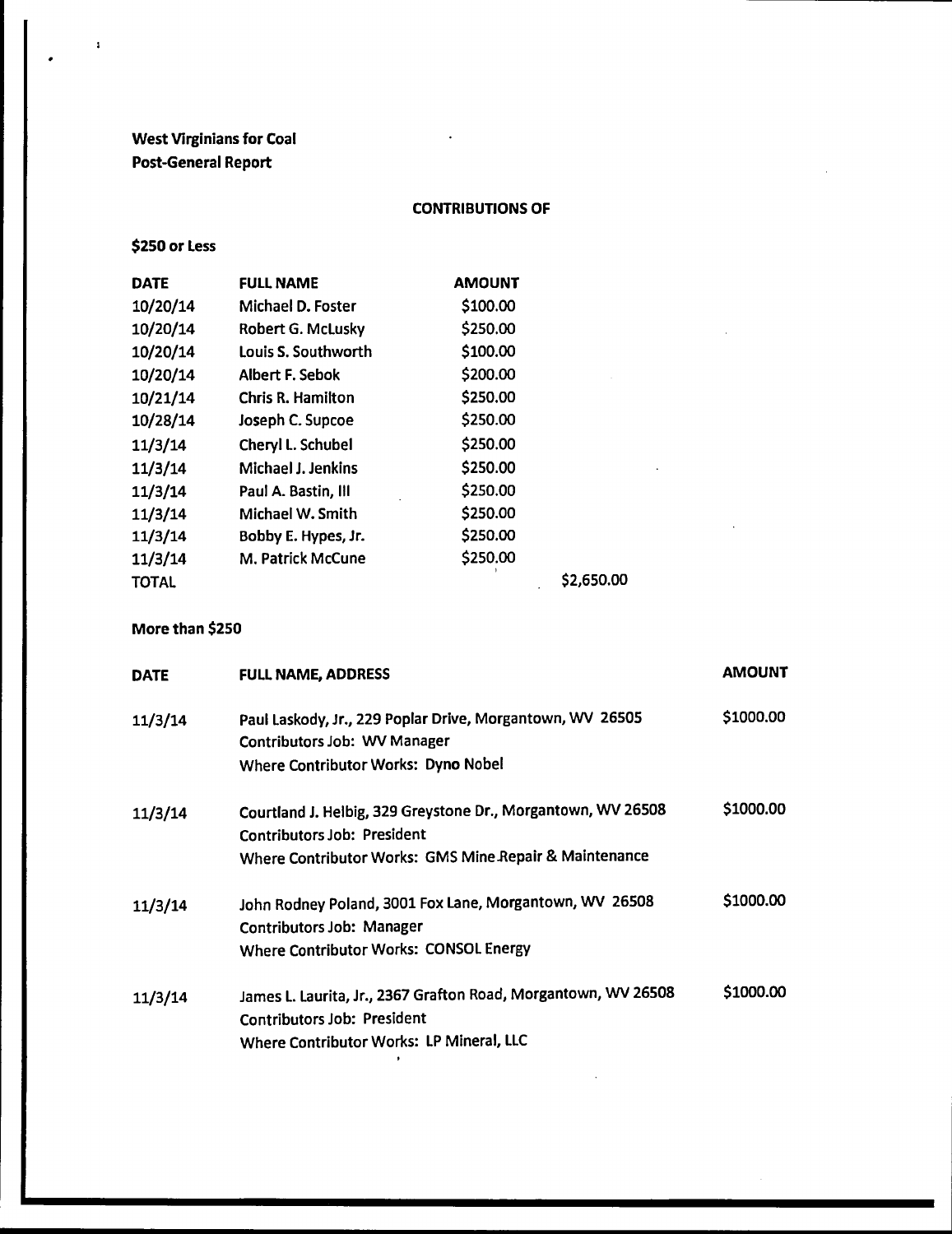| 11/3/14      | Danny K. Bess, 105 Maplewood Estate, Scott Depot, WV 25560<br><b>Contributors Job: Manager</b><br>Where Contributor Works: Nalco an Ecolab Company      | \$400.00   |
|--------------|---------------------------------------------------------------------------------------------------------------------------------------------------------|------------|
| 11/7/14      | Brett Holbrook, 11349 Reedy Creek Rd., Bristol, VA 24202-3115<br><b>Contributors Job: Mine Manager</b><br><b>Where Contributor Works: CONSOL Energy</b> | \$500.00   |
| <b>TOTAL</b> |                                                                                                                                                         | \$4,900.00 |

### ITEMIZED EXPENDITURES

•

 $\overline{\phantom{a}}$ 

| <b>DATE</b> | FULL NAME, RESIDENCE ADDRESS                                                                          | <b>PURPOSE</b>     | <b>AMOUNT</b> |
|-------------|-------------------------------------------------------------------------------------------------------|--------------------|---------------|
| 10/21/14    | <b>Charles Minimah for House Delegates</b><br>312 Delaware Avenue, Charleston WV 25302                | Contribution       | \$250.00      |
| 10/21/14    | <b>Cindy Frish for House of Delegates</b><br>1248 Baker's Ridge Rd., Morgantown, WV 26505Contribution |                    | \$300.00      |
| 10/21/14    | <b>Committee to Elect Greg Tucker</b><br>1727 Webster Rd., Summersville, WV 26651                     | Contribution       | \$250.00      |
| 10/21/14    | <b>Committee to Elect Lynne Arvon</b><br>101 Triangle Lane, Beckley, WV 25801                         | Contribution       | \$300.00      |
| 10/21/14    | <b>Committee to Elect Ryan Ferns</b><br>37 Jenna Way Dr., Wheeling, WV 26003                          | Contribution       | \$250.00      |
| 10/21/14    | <b>Linda Sumner for House of Delegates</b><br>155 Oak Run Road, Beckley, WV 25801                     | Contribution       | \$300.00      |
| 10/21/14    | <b>Roger Hanshaw for House of Delegates</b><br>5341 Wallback Rd., Wallback, WV 25285                  | Contribution       | \$300.00      |
| 10/21/14    | <b>Committee to Elect Phil Mallow</b><br>101 Rosewood Avenue, Fairmont, WV 26554                      | Contribution       | \$200.00      |
| 10/22/14    | <b>Branch Banking &amp; Trust</b>                                                                     | <b>Service Fee</b> | \$<br>4.00    |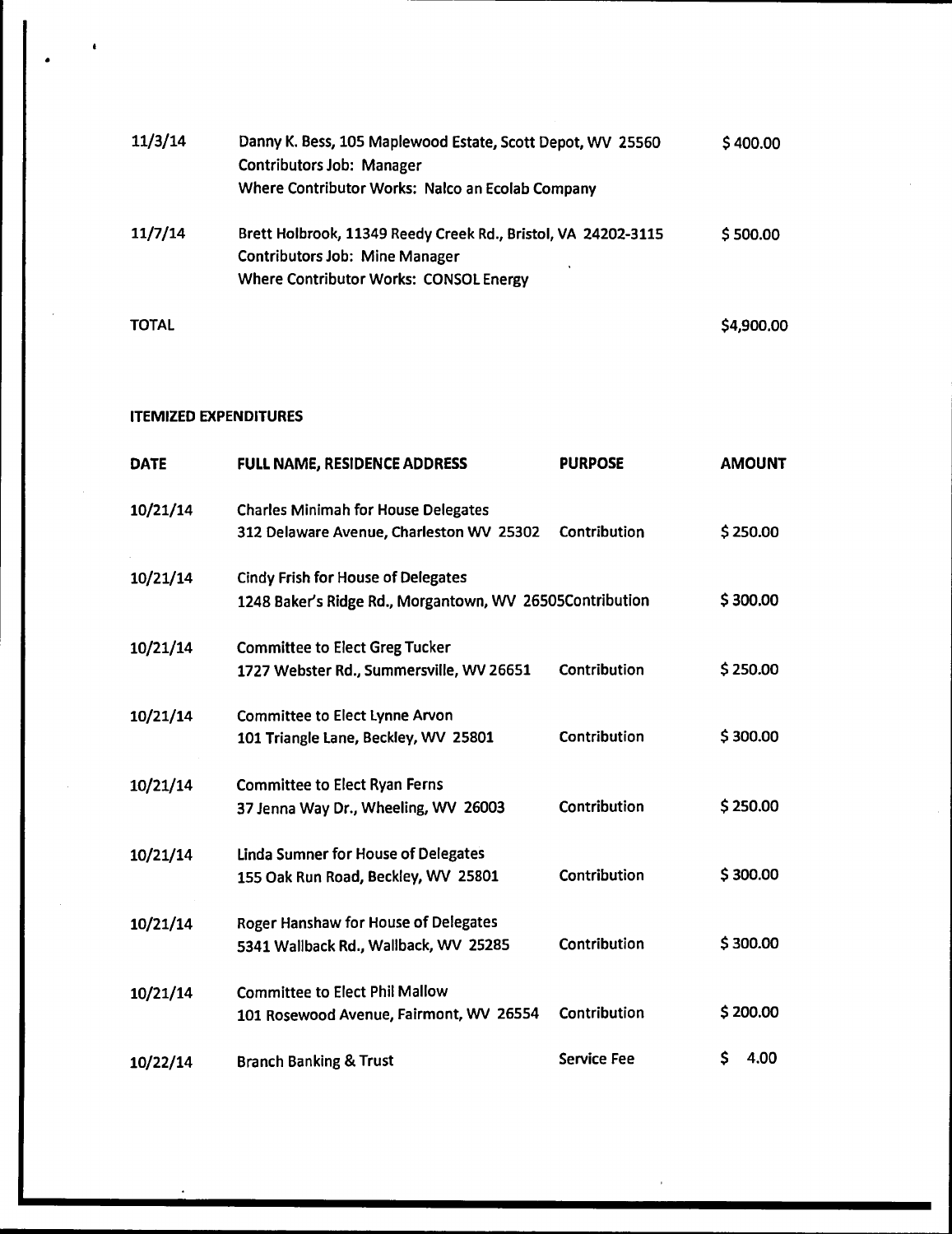| 10/29/14 | Committee to Elect Christopher Stansbury             |              |          |
|----------|------------------------------------------------------|--------------|----------|
|          | PO Box 18151, Charleston, WV 25303                   | Contribution | \$250.00 |
| 11/4/14  | Alderson-Broaddus University Sodexo Food             |              |          |
|          | 101 College Hill Drive, Box 2152, Philippi, WV 26416 |              | \$274.86 |
|          | Food for Fundraiser for                              |              |          |
|          | Dave Sypolt, 14 <sup>th</sup> Senatorial District    |              |          |
|          | Danny Wagner, 47 <sup>th</sup> House District        |              |          |
|          | Amy Summers, 49th House District                     |              |          |
|          |                                                      |              |          |

## TOTAL EXPENDITURES

•

 $\ddot{\phantom{1}}$ 

\$2,678.86

<mark>2LVLE OF ME2L ALIGIMIN</mark><br>2EO/FIMM OF 2LVLE

24:11 HA 1 S A 4A 2102

**HECENED**